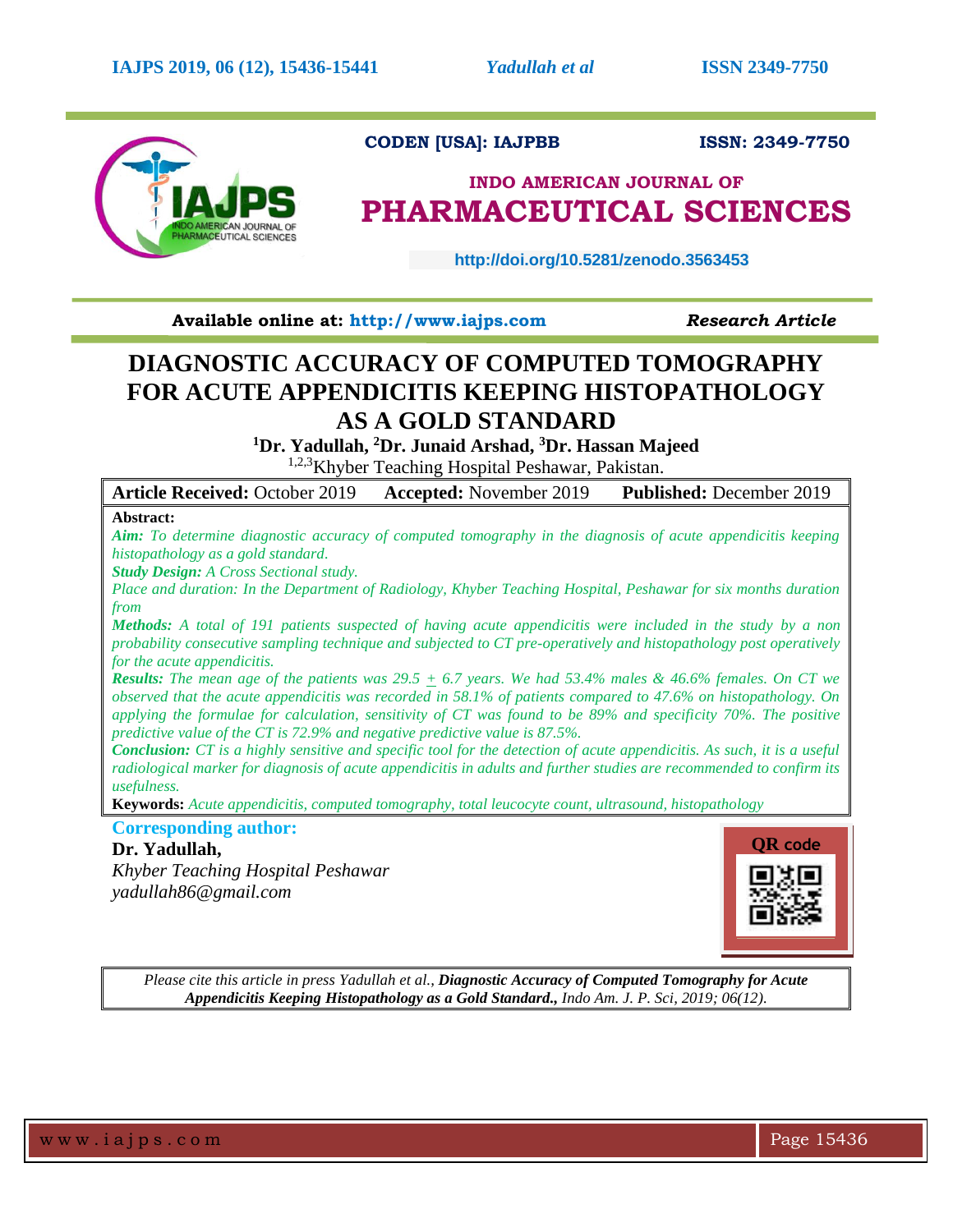### **INTRODUCTION:**

Appendix is a small pouch attached to the beginning of large intestine.[1] Appendicitis, an inflammation of the appendix, is the most common acute surgical condition of the abdomen with lifetime risk of appendectomy of 12% for men and 25% for women.[2] Surgical removal of such inflamed appendix is the most commonly performed emergency operation in the world [3] and has long been considered the standard procedure of treatment of appendicitis. [4] If left untreated, this diseased appendix has the potential for severe complications, like perforation or sepsis. [2] Its peak incidence is between the ages of 10 and 30 years. [5] Differential diagnosis of appendicitis is often a clinical challenge because appendicitis can mimic several abdominal conditions.[6] Traditionally, acute appendicitis has always been a clinical diagnosis based on patient history, physical examination, and laboratory testing [7]. A high percentage of negative appendectomies (20%) was considered reasonable, based on the premise that delay would inevitably lead to perforated appendicitis and thus increased morbidity and even mortality [8]. This classical practice is currently being abandoned by most surgeons, as negative appendectomies are no longer considered acceptable. They carry a substantial morbidity, increase hospital costs and may be avoided by using preoperative radiological imaging or diagnostic laparoscopy [9]. There has been a continuous search for complementary diagnostic methods to limit the number of "unnecessary" appendectomies without delaying the diagnostic and therapeutic process and without increasing perforation rates [10]. Preoperative imaging has gained wide acceptance due to the improved diagnostic accuracy, with computed tomography (CT) outperforming ultrasound (US) in most studies [11]. The diagnostic modalities, however, that are considered to be the most accurate for making the diagnosis appendicitis, such as CT and laparoscopy, also have negative repercussions. Computed tomography exposes the patient to considerable ionizing radiation, and laparoscopy is an invasive procedure performed under general anaesthesia and thus carries a risk of morbidity [12]. Thus, use of imaging modalities such as ultrasonography (US) and computerized tomography (CT) has helped to decrease the rates of perforation, morbidity and mortality, in addition to shortening the length of hospital stay [10]. Although both US and CT are tomographic modalities, CT is not limited by its tomographic technique, as it is capable of delineating a wide, sequential field of view, unlike US which is constrained by its field of view and sections which are only as sequential as intervening structures and patient cooperation will allow [13]. In

one study positive and negative predictive values for the clinical diagnosis of appendicitis were 94 and 97% respectively for CT. The negative appendicitis rate was 3.3% and the perforation rate was 23.5% [14]. In another study, the sensitivity  $\&$  specificity of CT in detecting appendicitis was 94% 95% respectively [15].

The present study is designed to determine the diagnostic accuracy of CT in the diagnosis of acute appendicitis keeping histopathology as gold standard. Appendicitis is not uncommon in our population and early diagnosis and early treatment is of utmost importance to reduce morbidity and mortality particularly due to perforation. This study will provide us with a quick marker for diagnosis of appendicitis in our population presenting with clinical suspicion of appendicitis and if found to be significantly high, we will share the results of this study to other local surgeons and to formulate future recommendations for it.

### **MATERIALS AND METHODS:**

This Cross sectional study was held in the Department of Radiology, Khyber Teaching Hospital, Peshawar for six months duration from14 November 2015 to 13 May 2016.

A total of 191 patients with acute appendicitis were selected by a non-probability consecutive sampling technique. The expected sensitivity of CT was 91% and specificity was 69%. The Prevalence of acute appendicitis was 10% with 95% confidence level and 13 percent marginal error.

# **SAMPLE SELECTION:**

# **Inclusion criteria:**

- 1. All patients presenting with clinical features suspicious of acute appendicitis as specified in the operational definition
- 2. Age group 18-45 years and either gender.

### 3.

### **Exclusion criteria:**

- 1. Patients with history of surgical intervention in the abdomen in the last one month.
- 2. Patients with symptoms of Urinary Tract infection ( dysuria, Urgency, frequency) with positive Urine R/E findings &/ or renal/ ureteric calculi on ultrasound
- 3. Patients with Renal insufficiency (serum urea of >50mg/dl and creatinine of >1.1mg/dl )

The above mentioned conditions act as confounders and if included will introduce bias in the study results.

# **DATA COLLECTION PROCEDURE:**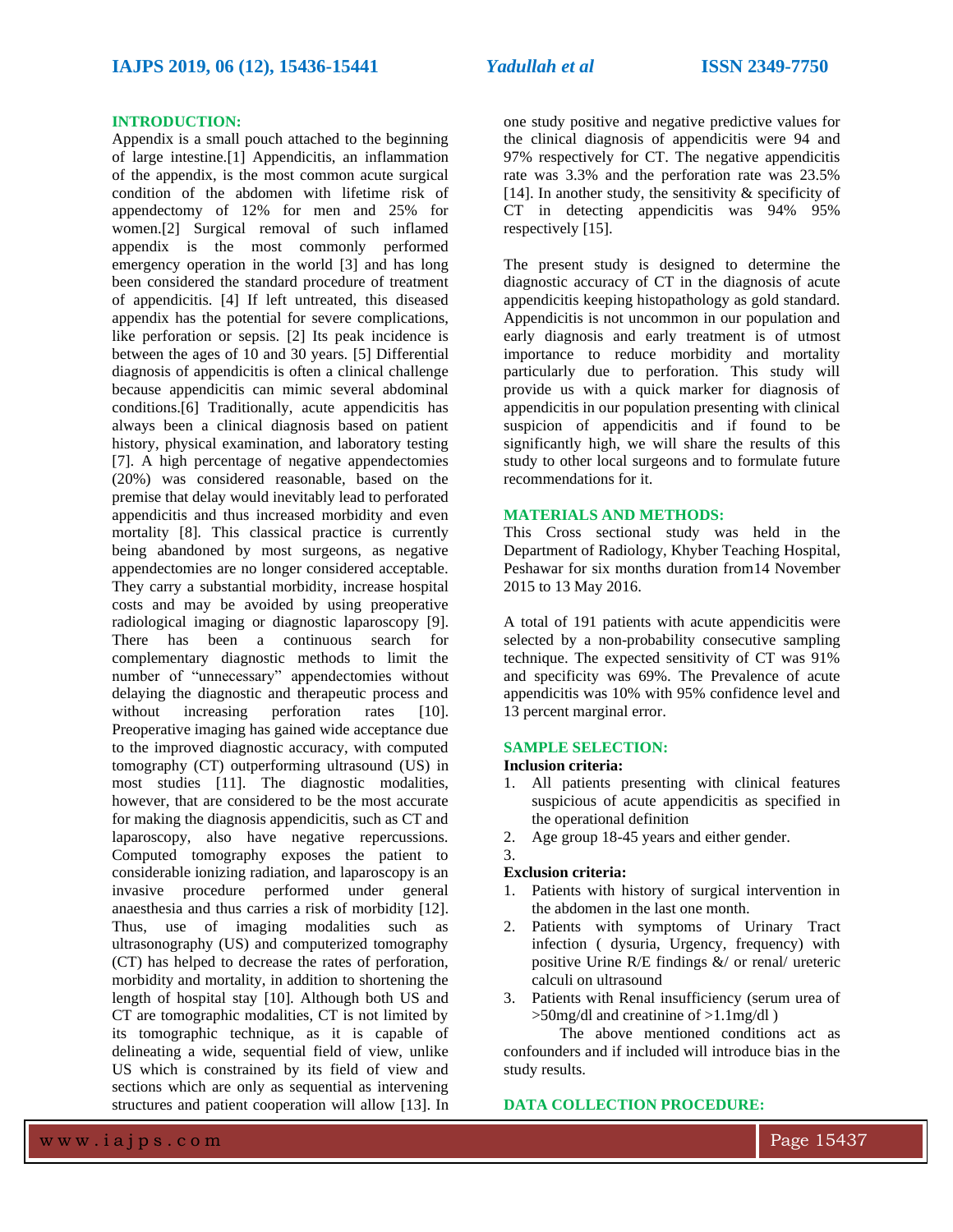The study was conducted after approval from hospitals ethical and research committee. All patients presenting to OPD with high suspicion of acute appendicitis was included in the study. The purpose and benefits of the study was explained to the patient, they was assured upon the purpose and benefits of the study, the risks involved and they was explained that the study is done purely for research and data publication and if agreed upon a written informed consent was obtained from the parents of the neonate.

All patients having suspected acute appendicitis clinically with symptoms as defined in the operational definition and fulfilling the inclusion criteria was subjected to CT Scan examination which was performed at the department of Diagnostic Radiology, Khyber Teaching Hospital, Peshawar using a multi-slice CT scanner (SOMATON Sensation or Definition, Siemens Medical Solutions USA, Inc., Malvern, PA). 145 cc of Isovue-300 IV contrast at a rate of 2 cc/s just prior to the scan was given. Serial 3-mm axial images was obtained from the diaphragm through the perineum. Additional delayed images was obtained through the lower abdomen after the patient asked to lay on the right side for 10 min.

Once done with CT, all the patients was subjected to appendectomy and biopsy was obtained. All surgeries was performed at the department of Surgery , Khyber Teaching Hospital using the same standard technique.

All the biopsy investigations was done by the histopathologist at the department of Pathology, Khyber Medical College, Peshawar. All the radiological investigations was done by single expert radiologist having minimum experience of five years. All the above mentioned information was recorded on a pre designed proforma. Strictly exclusion criteria was followed to control confounders and bias in the study results.

### **DATA ANALYSIS PROCEDURE:**

The collected data was entered in SPSS version 20 and analyze through it, study variable was CT findings and Histopathology report. Frequency and percentage was calculated for catagorical variables like gender. Mean + SD was calculated for continuous variables like age, Sensitivity, Specificity, positive predictive value (PPV), negative predictive value (NPV) was determined by taking Histopathology as gold standard from 2x2 table. All the results was presented in the form of tables and graphs.

### **Histopathology** acute appendicitis

# **CT:**

Acute Appendicitis Sensitivity of  $CT = (a / a+c) \times 100$ Specificity of  $CT = (d / b + d) \times 100$ Positive predictive value (PPV) for  $CT = (a/a +b) \times 100$ Negative predictive value (NPV) for  $CT = (d / c + d) \times 100$ Accuracy of  $CT = (d + a)$  /overall patients  $a = True positive$ ,  $b = False positive$ ,  $c = False negative$ ,  $d = True negative$ 

## **RESULTS:**

The study was conducted on 191 patients suspected of having acute appendicitis. The mean age of the patients was  $29.5 \pm 6.7$  years. The range of age in our study was 23 years with minimum age of 19 years and maximum age of 42 years. On grouping the

sample in different age groups, we observed that 26.2% of patients were in the age group up to 25.00 years, 47.1% were in the age group 25.01 to 35.00 years and 26.7% of patients were in the age group 35.01 to 45.00 years (Table 1)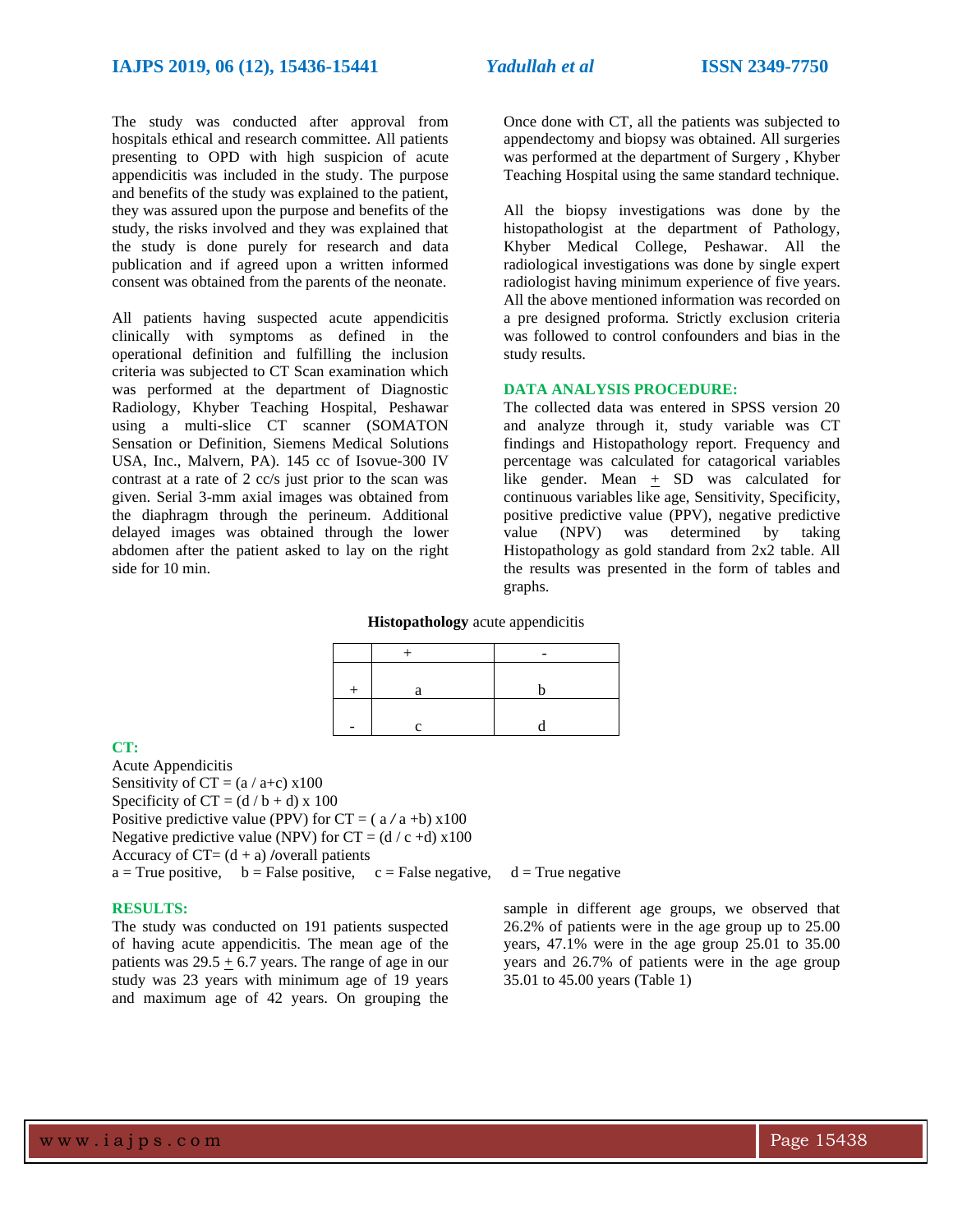$T$ ab  $\frac{1}{2}$ shows the  $T$ 

| Table 1 shows the AGE-WISE DISTRIBUTION OF SAMPLE (n=191) |     |       |         |         |         |                       |
|-----------------------------------------------------------|-----|-------|---------|---------|---------|-----------------------|
|                                                           |     | Range | Minimum | Maximum | Mean    | <b>Std. Deviation</b> |
| Age of the patient                                        | 191 | 23.00 | 19.00   | 42.00   | 29.5136 | 6.73198               |

| Age of the patient       | ロフエ | LJ.VV | 11.2.VV | H∠.∪∪        | <b>22.9190</b> | 0.13120 |  |
|--------------------------|-----|-------|---------|--------------|----------------|---------|--|
| Age Groups               |     |       |         | Frequency    |                | Percent |  |
| Up to 25.00 years        |     |       |         | 50           |                | 26.2    |  |
| 25.01 to 35.00 years     |     |       |         | 90           |                | 47.1    |  |
| $35.01$ to $45.00$ years |     |       |         | $\epsilon$ 1 |                | 26.7    |  |

|                                                                                                                    |     | .     |
|--------------------------------------------------------------------------------------------------------------------|-----|-------|
| Total                                                                                                              | 191 | 100.0 |
| While distributing the patients with regards to gender, we observed that in our study 53.4% of the sample was male |     |       |

While distributing the patients with regards to gender, we observed that in our study 53.4% of the sample was male and 46.6% were female gender. (Table 2)

### **Table 2 shows the GENDER-WISE DISTRIBUTION OF SAMPLE (n=191)**

| Gender | Frequency | Percent |
|--------|-----------|---------|
| Male   | 102       | 53.4    |
| Female | 89        | 46.6    |
| Total  | 191       | 100.0   |

On CT, we observed that the acute appendicitis was recorded in 58.1% of patients. (Table 3)

### **Table 3 shows the FREQUENCY OF ACUTE APPENDICITIS ON CT (n=191)**

| Acute Appendicitis on CT | Frequency | Percent |  |  |  |  |
|--------------------------|-----------|---------|--|--|--|--|
| Positive                 | 111       | 58.1    |  |  |  |  |
| Negative                 | 80        | 41.9    |  |  |  |  |
| Total                    | 191       | 100.0   |  |  |  |  |

After surgery, acute appendicitis on histopathology was recorded in 47.6% of patients. (Table 4)

# **Table 4 shows the FREQUENCY OF ACUTE APPENDICITIS ON HISTOPATHOLOGY (n=191)**

| Acute Appendicitis on Histopathology | Frequency | Percent |
|--------------------------------------|-----------|---------|
| Positive                             |           | 47.6    |
| Negative                             | 100       | 52.4    |
| Total                                | 191       | 100.0   |

On applying the formulae for calculation, sensitivity of CT was found to be 89% and specificity 70%. The positive predictive value of the CT is 72.9% and negative predictive value is 87.5%. (Table 5).

|  | Table 5 shows the CT & HISTOPATHOLOGY 2 x2 TABLE $(n = 191)$ |  |
|--|--------------------------------------------------------------|--|
|--|--------------------------------------------------------------|--|

|                          |          | Acute Appendicitis on Histopathology |          | Total |
|--------------------------|----------|--------------------------------------|----------|-------|
|                          |          | Positive                             | Negative |       |
|                          | Positive | ιŏ.                                  | 30       |       |
|                          |          | TР                                   | FP       | 111   |
| Acute Appendicitis on CT | Negative | 10                                   | 70       |       |
|                          |          | FN                                   | TN       | 80    |
| Total                    |          |                                      | 100      | 191   |

The Sensitivity of CT: TP/TP + FN was 89%, Specificity of CT: TN/TN + FP = 70%, Positive Predictive of Value CT:  $TP/TP + FP = 72.9\%$  and Negative Predictive Value CT: TN/TN + FN was 87.5%.

# **DISCUSSION:**

The clinical appreciation of a patient with suspected appendicitis remains challenging as it is complicated by nonsurgical diseases that mimic appendicitis. The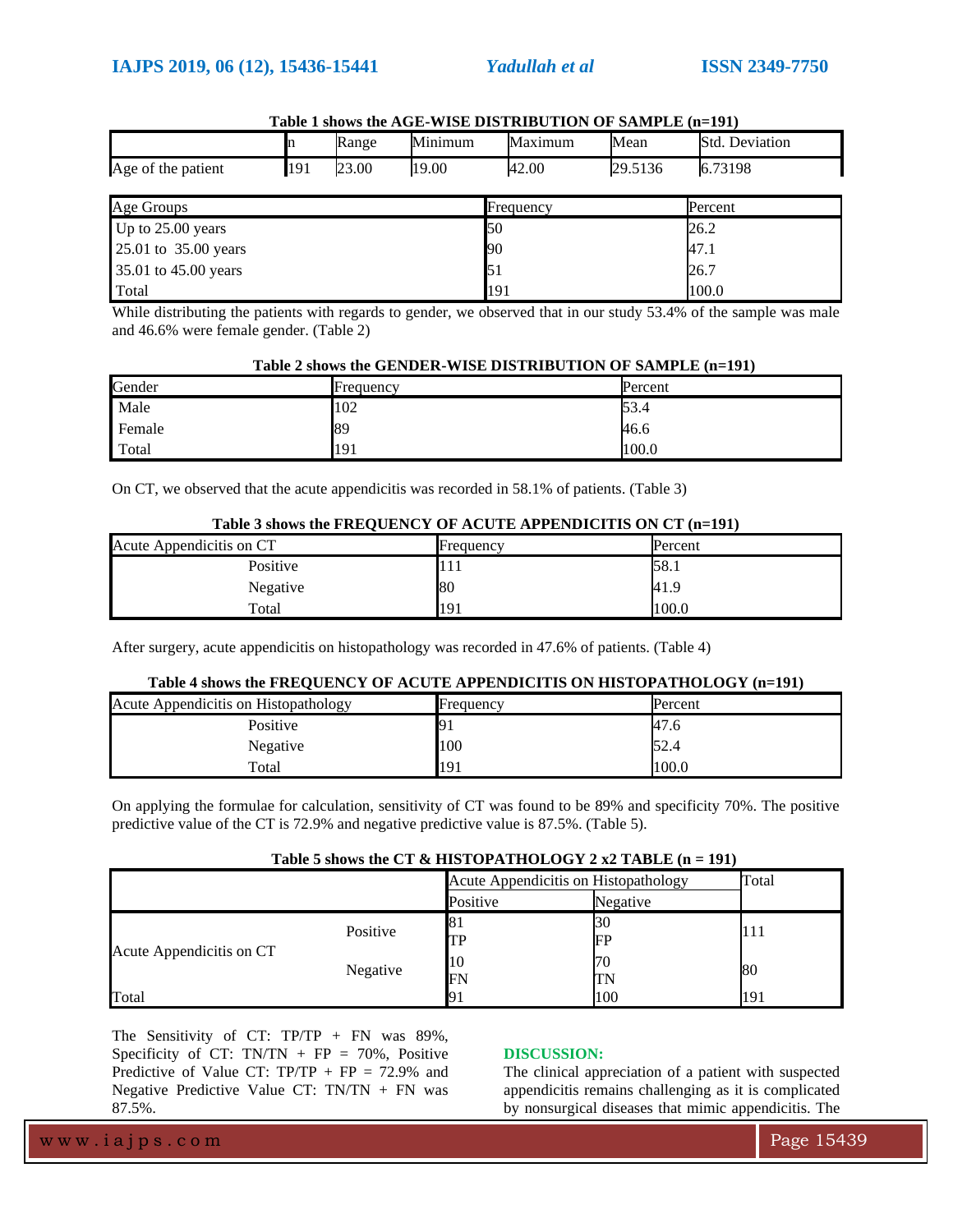accuracy of the clinical diagnosis is approximately 80%, which corresponds to a negative appendectomy rate of around  $20\%^{94}$ . This flaw in diagnostic accuracy has traditionally been accepted as it was considered most important to perform an early operation. Quality assurance focused on perforated appendicitis rather than negative appendectomy rates. This practice has become less accepted for several reasons: the morbidity and costs associated with a negative appendectomy are substantial and there is ample evidence that preoperative imaging can reduce the negative appendectomy rate and lessen the use of hospital resources. Even though some institutions have reported contradictory results, preoperative imaging for all patients with suspected appendicitis is gaining support. Another reason for abandoning indiscriminate explorations for suspected appendicitis is new insights into the natural history of appendicitis. These challenge the belief that the perforated appendicitis rate is inversely related to the negative appendectomy rate and thus avoidable by urgent appendectomy. Perforated appendicitis rates are not influenced by in-hospital delay and have not decreased with the increasing use of CT imaging. Evidence suggesting that resolving appendicitis is common can clarify this phenomenon. Quality assurance should therefore focus on the accuracy of the preoperative diagnosis, and not on the urgency with which it is made. CT is the degree of interobserver variability among radiologists. Simple agreement in non-enhanced CT and contrastenhanced CT interpretation for the diagnosis of acute appendicitis ranges from 80% to 97% and varies with specific radiologic findings (eg, appendicolith versus wall thickening). Studies assessing inter-observer variability report fair to excellent agreement according to a statistic. Of course, the experience and training of the radiologists may have an effect on the accuracy of interpretation. Two recently published meta-analyses comparing CT and ultrasonography in the diagnosis of appendicitis reported similar results to ours, with respect to the ability of CT to rule out appendicitis. The negative likelihood ratio of 0.08 according to our SROC analysis was consistent with that reported by van Randen et al. Terasawa et al [12] reported summary estimates of 94% (95% CI 91 to 95%) for sensitivity, 95% (95% CI 93 to 96%) for specificity, and 0.09 for the negative likelihood ratio. Terasawa et al125 observed that the test characteristics among the individual studies were similar despite variation in the use of contrast and CT technology but methodological limitations may have inflated estimates of diagnostic accuracy. As with any diagnostic test that does not have perfect sensitivity or specificity, CT cannot exclude appendicitis with 100% certainty and must be interpreted within the

clinical context. Depending on the individual patient's condition and circumstances, clinical judgment must be used when deciding to perform contrast-enhanced or unenhanced CT for suspected appendicitis. 7.3% summary estimate for the falsenegative rate is within the range of false-negative rates (3% to 17%) reported in a systematic review that included various CT contrast protocols [13]. The ultimate goal of CT imaging in patients presenting with abdominal pain suspicious for appendicitis is to make a prompt diagnosis and decrease the rate of appendectomies performed on patients without appendicitis. Although some authors have reported a decrease in the rate of appendectomies performed on patients without appendicitis with the use of helical CT14, others argue that there has been little change in the rate of surgical intervention or rate of perforation15. Unfortunately, these observations were made using older technology and this type of outcome data has not been reported since the introduction of multislice CT. In patients in whom the appendix has already perforated, as is the case in 20%–32% of paediatric patients at presentation, the diagnosis of perforation by using CT has been shown to have a sensitivity and specificity of 94.9% and 94.5%, respectively, in a retrospective, mixedpopulation study133 of pediatric and adult patients scanned with variable techniques. In the prospective study of 139 patients by Garcia Pena et al, the normal appendix was identified by using US 2.4% of the time and by using CT 84% of the time. Kaiser et al<sup>129</sup> visualized a normal appendix in 6% of patients with US and in 12% of patients with CT, an effect that may be related to a collimation of 7 mm in patients 6 years and older; however, by using a collimation of 3 mm, visualization of the normal appendix was as high as 94.1% in children older than 6 years, even without the use of any contrast material. These facts, and the surgeon's confidence in the imaging findings, translate into fewer unnecessary operations. In a retrospective study of 299 paediatric patients in a paediatric hospital, the negative appendectomy rate following US was 18%, compared with 2% in patients examined by using CT. In a retrospective study of 150 children, 78 of whom underwent US and 72 of whom underwent unenhanced CT, the rate for negative appendectomy following US examinations was 8%, and it was 0% following CT examinations. In a more recent computerized decision model on cost-effectiveness of US and CT that was based on lifelong survival data, which assumed a linear no threshold cancer risk and that was in turn based on Japanese survivor data, Wan et al found that for US to be more effective than CT, tube currents would need to exceed 547 mA in girls and 722 mA in boys. The computer model also predicted differences in